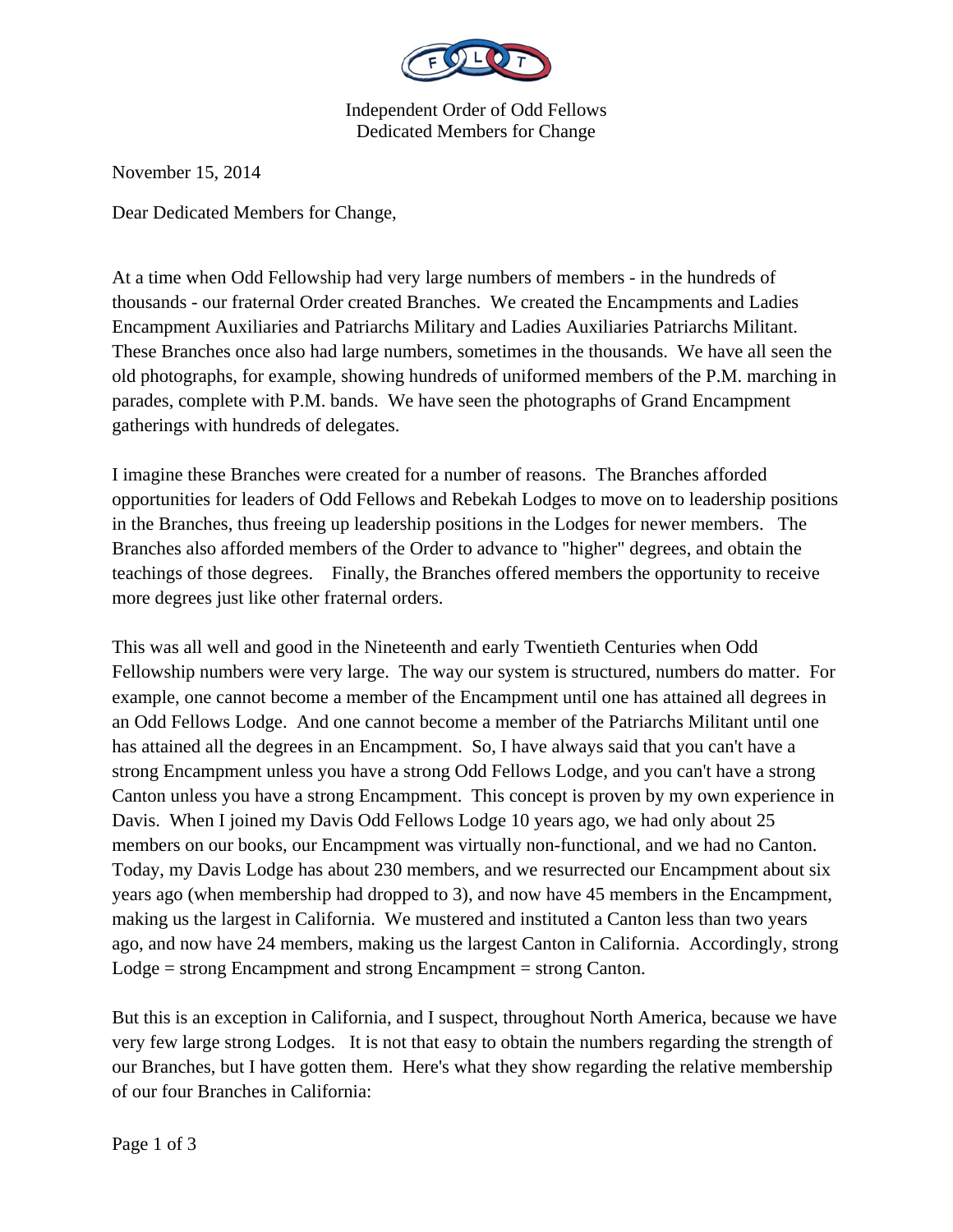

Independent Order of Odd Fellows Dedicated Members for Change

Encampment: 194 LEA: 170 Patriarchs Militant: 74 LAPM: 60

These numbers are staggeringly low. And the situation is even more dire because the number of local units in these Branches is dropping dramatically. For example, there are only 7 Cantons in California and less than 15 Encampments. Similar situations exist for the LEA and LAPM. Most of the local units have fewer than 10 members, and several are on the brink. (Take away the Davis Encampment and Canton Davis and the numbers are revealing. Davis alone makes up almost 25% of the Encampment membership in California and almost 33% of the Patriarchs Militant membership in California.)

In fact, the continuation of these Branches in their current form makes no sense. For one thing, we all know that the number of members on the books does not reflect the true number of "active members". Typically, only have the members listed on the books are active. So, for example, with 74 Patriarchs Militant on the books, probably only 37 are "active" members. This is shown by participation at the Grand gatherings. For example, on October 14, 2013, at the grand gathering of the Military Council of Patriarchs Militant, only 17 members were eligible to vote. Similar numbers are presented by the other Branches. In fact, these grand gatherings aren't so grand anymore. Certainly, 75 or 100 years ago, the grand gatherings of these Branches were truly grand with hundreds, and perhaps thousands, in attendance. Yet today, with only 17, or 38, or 45 members in attendance, the Branches go through the same motions that they went through 75 or 100 years ago - with the same opening ceremonies, the same meetings, the dinners, and so one for four or five days. If truth be told (and we are fraternally obligated to be truthful) the gatherings are a mere shell of what they once were. They are, regrettably, a facade. (Merriam Webster defines "facade" as "a way of behaving or appearing that gives other people a false idea of one's true situation.")

What's the solution? In my mind, the only reasonable solution is to eliminate all the stand-alone Branches and instead convert them into Degrees in Odd Fellows and Rebekahs. So, an Odd Fellows Lodge would, with this change, now provide eight degrees to members: Initiatory, Degree of Friendship, Degree of Love, Degree of Truth, Degree f Faith, Degree of Hope, Degree of Charity, and Degree of Universal Justice. A similar arrangement would be designated for the Rebekahs. An added benefit of this approach is that it will encourage more Odd Fellows and Rebekahs to obtain the teachings of these advanced degrees.